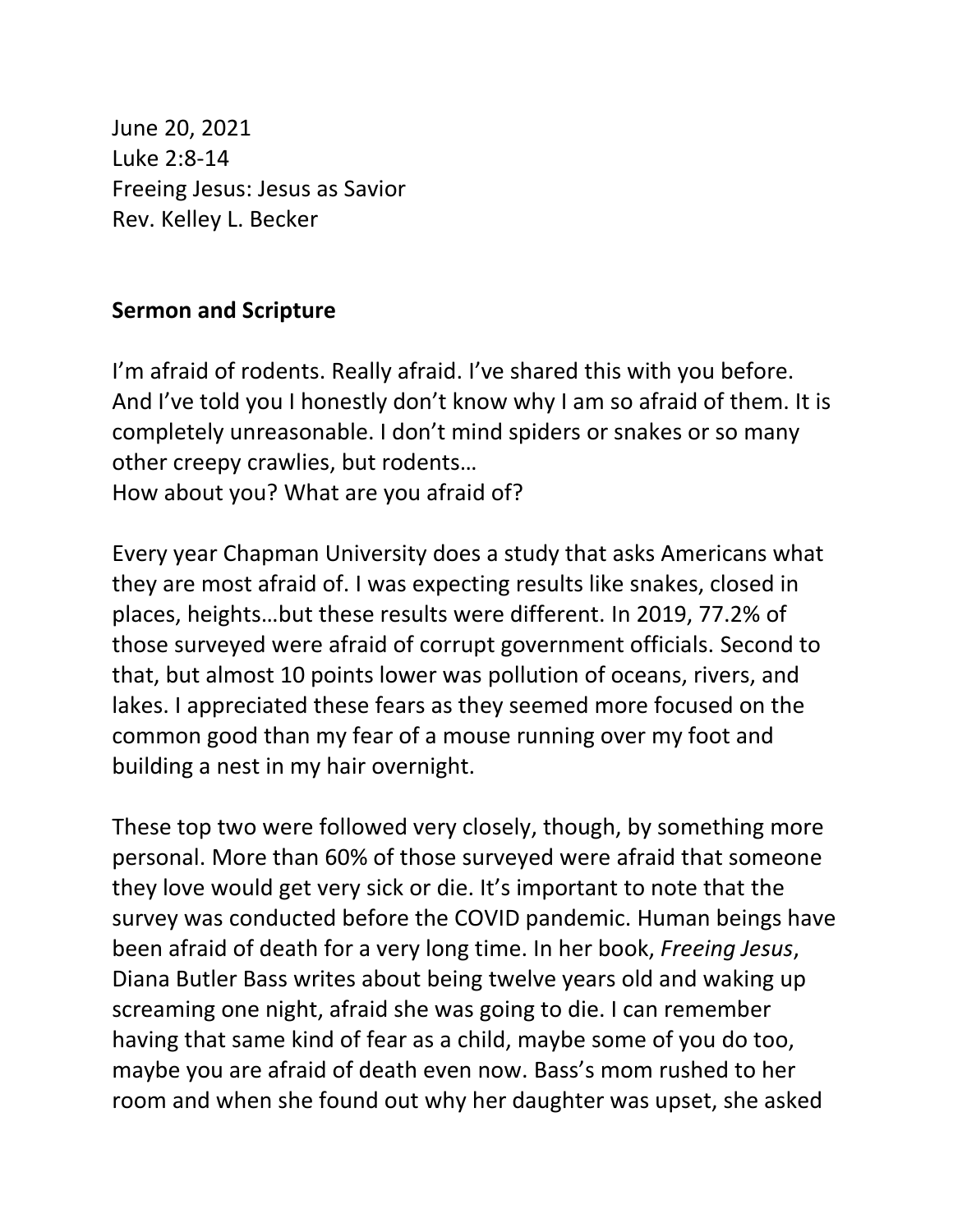her what about death scared her. Bass responded, "I don't know. Endless nothing. I'll be nothing, there will be nothing. Forever. Nothing. Emptiness." Her mom, not exactly winning mother of the year, said to her, "Don't be afraid. You won't know when it happens. Now go back to sleep." But what her daughter wanted was certainty. I mean…I can understand that. Most of us are much more comfortable with certainty than we are with mystery.

The truth is, I don't know (none of us know) what happens when we die. What I do know is that her mom's response, "Don't be afraid," has not been particularly helpful in my own life. Someone just telling me not to be afraid has never made me not afraid. Yet, we've read in the Bible again and again that, when an angel comes on the scene, very often the first thing they say is, "Do not be afraid." That's true in today's passage, which may seem a little bit out of place here in the middle of June. This is Luke 2:8-14:

**8** In that region there were shepherds living in the fields, keeping watch over their flock by night. **<sup>9</sup>** Then an angel of the Lord stood before them, and the glory of the Lord shone around them, and they were terrified. **<sup>10</sup>** But the angel said to them, "Do not be afraid; for see—I am bringing you good news of great joy for all the people: **<sup>11</sup>** to you is born this day in the city of David a Savior, who is the Messiah, the Lord. **<sup>12</sup>** This will be a sign for you: you will find a child wrapped in bands of cloth and lying in a manger." **<sup>13</sup>** And suddenly there was with the angel a multitude of the heavenly host, praising God and saying, **<sup>14</sup>** "Glory to God in the highest heaven,

and on earth peace among those whom he favors!"

This excerpt from Luke's Christmas story announces the birth of Jesus, and calls him "Savior," which, like the themes from the last two weeks, Jesus as a friend and Jesus as a teacher, is one way in which Christians understand Jesus. But, if Jesus is a savior, from what is he saving us? What are we so afraid of? When we talk about Jesus as a savior, we talk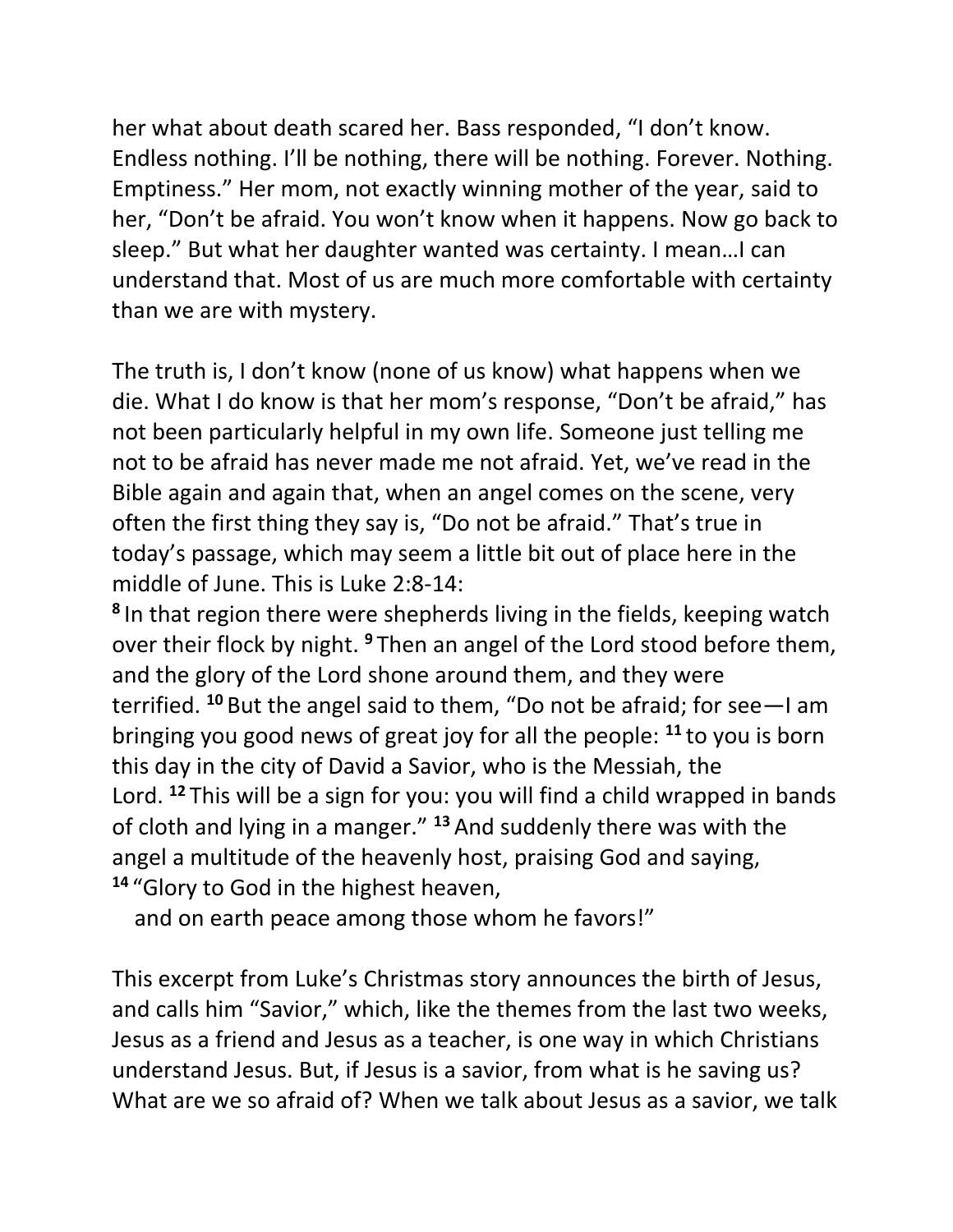about eternal life…living forever. Is it what happens when we die that we want to be saved from? And did the author of Luke mean that Jesus was born to save us from death when he wrote, "…to you is born this day in the city of David, a savior…?" I don't think so. Because the truth is, Luke wrote his gospel into a time and place when, had Chapman University surveyed the people, "corrupt government officials" would have been right at the top, just like they were in 2019 in the United States. Luke's audience was far more afraid of their Roman oppressors than they were of what happens when they die. Truthfully, for the ones who are the most vulnerable, in all times and places, living is often much scarier than dying.

The mystery of death is scary (we like certainty), but, based on what I know of Jesus's life and ministry, he seemed to be far more concerned about the scary things happening here, on earth. He was concerned about people who were sick, poor, alone, and marginalized. Jesus was not born to save us from God's wrath or to rescue us out of this world. God created us to be born into this world. God loves us. God is not perpetually angry at us and looking to smite us into eternal damnation.

So, what might it mean to understand Jesus as savior in a way that centers life and not death? The word salvation is derived from the Latin word *salvus*, which originally meant to be made whole, healed, safe, or in good health. Bass writes, "*Salvus* was not about being taken out of this life; it was about this life being healed. In this sense, *salvus* perfectly describes the biblical vision of God's justice and mercy, peace, and well-being…the dream of a saved earth---one where oppression ends, mercy reigns, violence ceases to exist…" In the gospel stories, we read about Jesus desperately trying to bring that vision into focus for his followers, trying to convince them that it was possible to make what seemed like a dream, reality. In other words, it is the message of Jesus, rather than Jesus as the message that will save the world.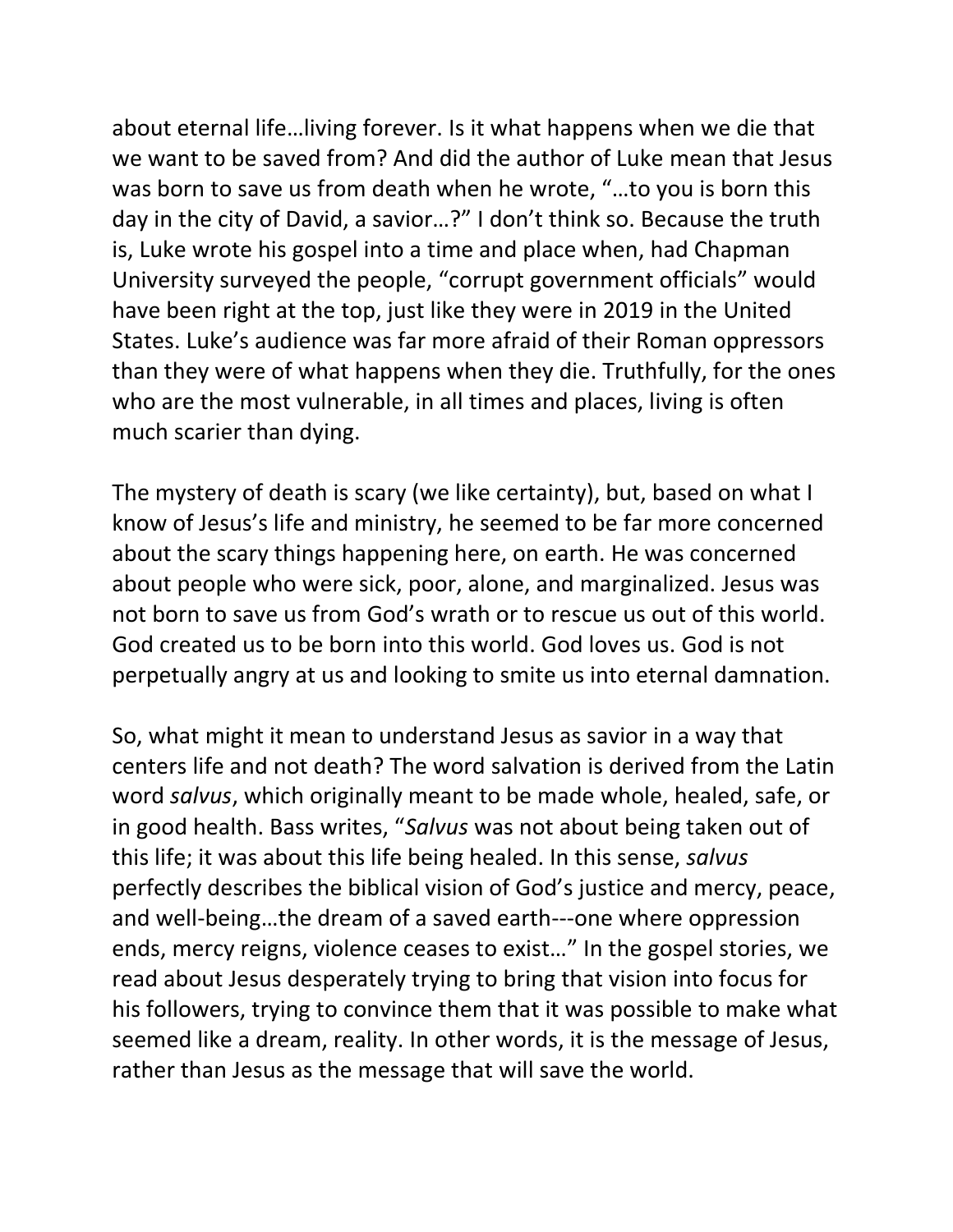But that is not what many Christians have been taught, and therefore believe, about Jesus as savior. Many of us grew up in churches that presented Jesus as a savior, not because of his life and ministry, but because of his death. And here is the gist of what we were taught: In the same way animal blood was offered as a sacrifice for the Israelites' sins, Jesus allowed his own blood to be shed for the sins of all human beings. This is called sacrificial atonement.

Christians did not invent the idea of sacrificial atonement though. Atonement is the focus of the Jewish holy day Yom Kippur. According to tradition, the first Yom Kippur took place after the Israelites' exodus from Egypt and arrival at Mount Sinai, where God gave Moses the Ten Commandments. Descending from the mountain, Moses caught his people worshipping a golden calf and shattered the sacred tablets in anger. Because the Israelites atoned for their idolatry, God forgave their sins and offered Moses a second set of tablets. During biblical times Yom Kippur was the only day on which the high priest could enter the inner sanctum of the Holy Temple in Jerusalem. There, he would perform a series of rituals and sprinkle blood from sacrificed animals on the Ark of the Covenant, which contained the Ten Commandments. Through this complex ceremony he made atonement and asked for God's forgiveness on behalf of all the people of Israel.

Fast forward 2000 years: Here's how Bass describes sacrificial atonement from the perspective of the Bible church she attended as a teen, "If human beings are completely sinful and God is utterly holy, there is an infinite distance between the two. Sin makes it impossible for people to reach toward God. On the off chance someone did reach out to the divine, God would not reach back, because God is repulsed by sin. God's holiness would not allow any impurity to come into God's presence. What is holy and what is sinful can never touch."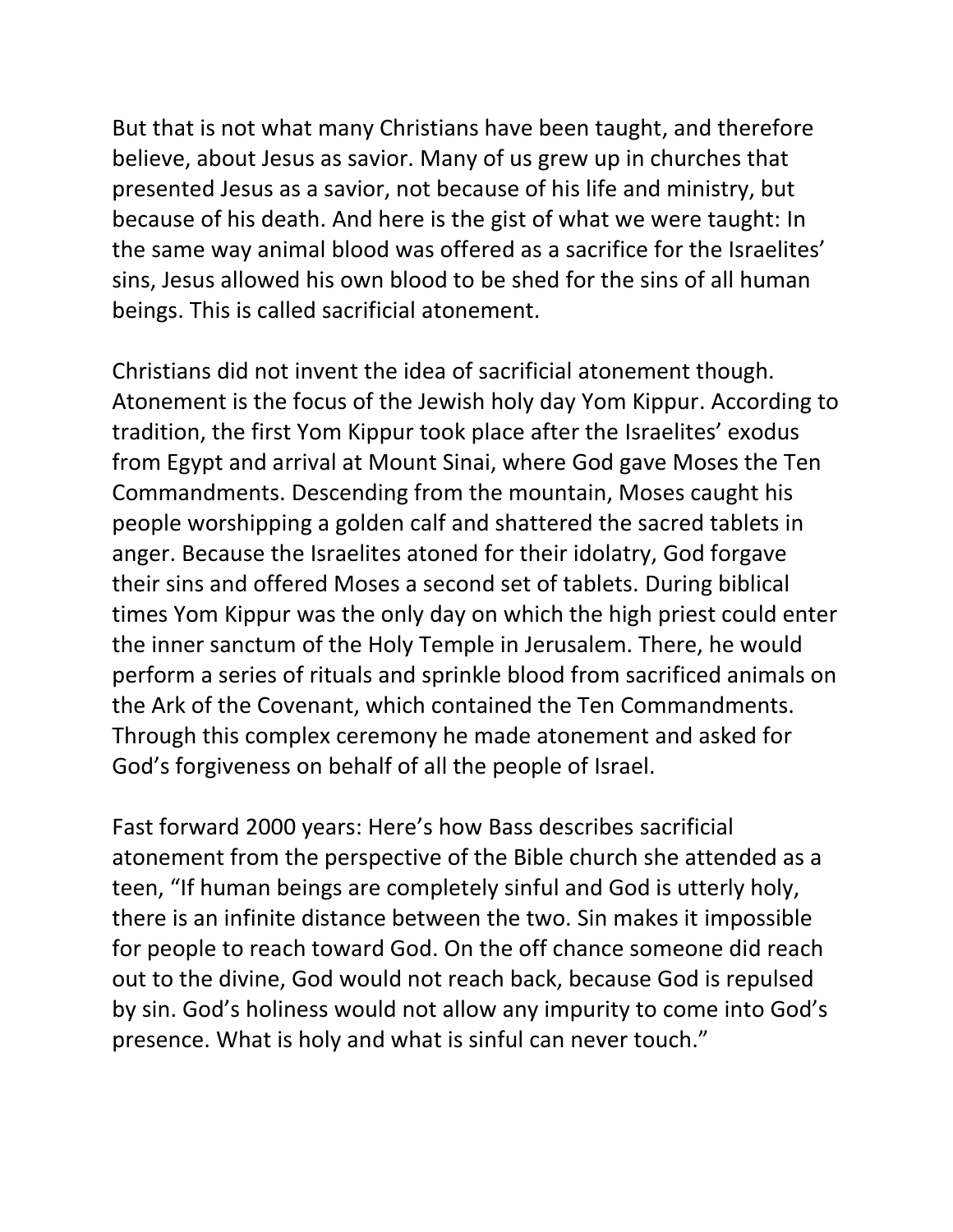You might be asking yourself, how did this connection between Yom Kippur and Jesus's activity on the cross get made in the Christian tradition? Excellent question! We can thank Paul for that. Good old Paul. Paul, who was Jewish, was writing shortly before the temple in Jerusalem was destroyed, at a time when the practice of animal sacrifice was being questioned within the Jewish tradition. Paul decided that Jesus was the final sacrifice. With the shedding of Jesus's blood, human sin was covered once and for all and there would never be another need for sacrifice. And with that, the cross became the center of Christianity, not because Jesus said so, not because a bunch of angels said so, not because there was a loud thundering voice from heaven, but because Paul said so. Jesus as savior, bringing wholeness and healing to this world changed to Jesus as savior, saving people from the wrath of an angry God. Just. Like. That.

Here are some of the problems with the theology around sacrificial atonement from my perspective, though. For this to work, we have to believe that God is perpetually angry with human beings and must be appeased. We have to believe God thinks human sacrifice is a good idea and we have to believe that human beings are basically wretched and can't be counted on to ever be "good enough" on their own. And we also must believe that it's not weird that something Jesus never talked about is central to his followers' belief system. That's right, Jesus never talked about his death in terms of atoning for the sins of other human beings.

It wasn't Jesus's death that saved people, it was his life. And that is precisely why he was killed. Bass writes, "He threatened a world based on fear, a world held in the grip of Roman imperialism, by proving that a community could gather in love, set a table of plenty, and live in peace with a compassionate God." You see, oppressors need the people they are oppressing to be afraid. Once people aren't afraid, the oppressors no longer have power. Jesus spent his life saving people,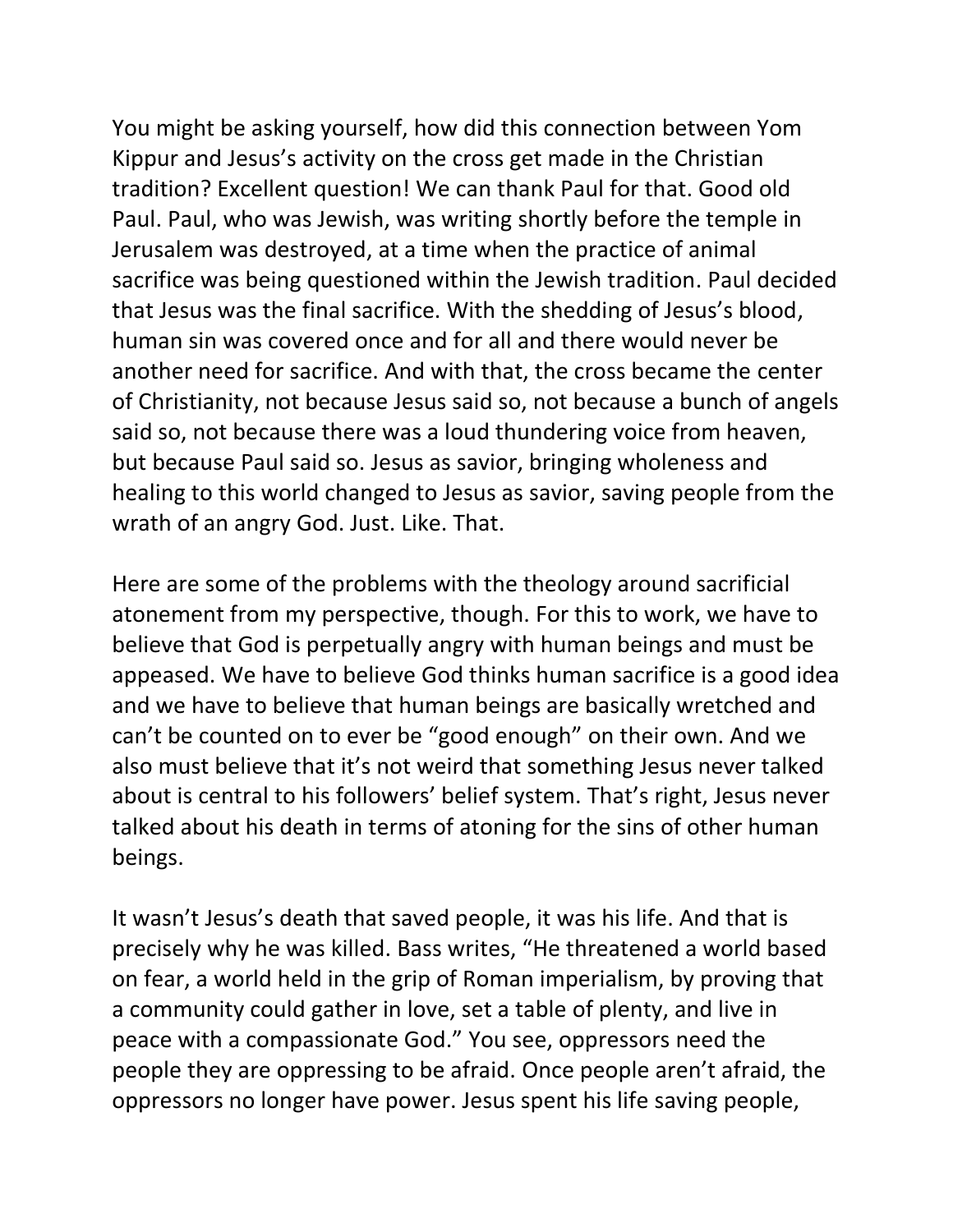from isolation, sickness, disease, he did not suddenly become a savior at his death. It was the way he lived his life, not his death that made him a savior. His death was nothing other than cruel, unnecessary, and violent.

But Jesus's death was not the end. The followers he left behind did not let *salvus* die with him. Their stories and their actions after Jesus's death were proof that God overcomes oppression, injustice, and fear; God is a god of resurrection. Salvation is not about keeping humans out of eternal damnation. Salvation is not an escape from this world. It is about human beings being able to live in peaceful abundance, without fear, knowing that we belong to God and to each other, knowing that we are loved.

I can't end the sermon without pointing out what I think is glaring. The Church has, for a very long time, been content to keep people afraid. Sadly, the truth is, it benefits the Church for people to be afraid of God, afraid of what God might do to them if they don't believe the right things. The Church has had a lot of power because of that and I think that's why a theology based on love and inclusion is so scary to some religious folks. Certainly, that fear is illuminated this month as we celebrate Pride. How will the Church keep the people in line without fear? If people aren't afraid, will they still support the Church financially or the Church's positions on social issues?

In my hometown, once a year, one of the churches hosted an event called, "Heaven's Gates, Hells Flames." The church invited youth groups and other teens to have pizza and then go into the sanctuary for a dramatic presentation. The presentation was a series of vignettes that each ended with someone dying. I don't remember exactly how it was portrayed, but basically all of the people who died ended up in a less than desirable place following their death.